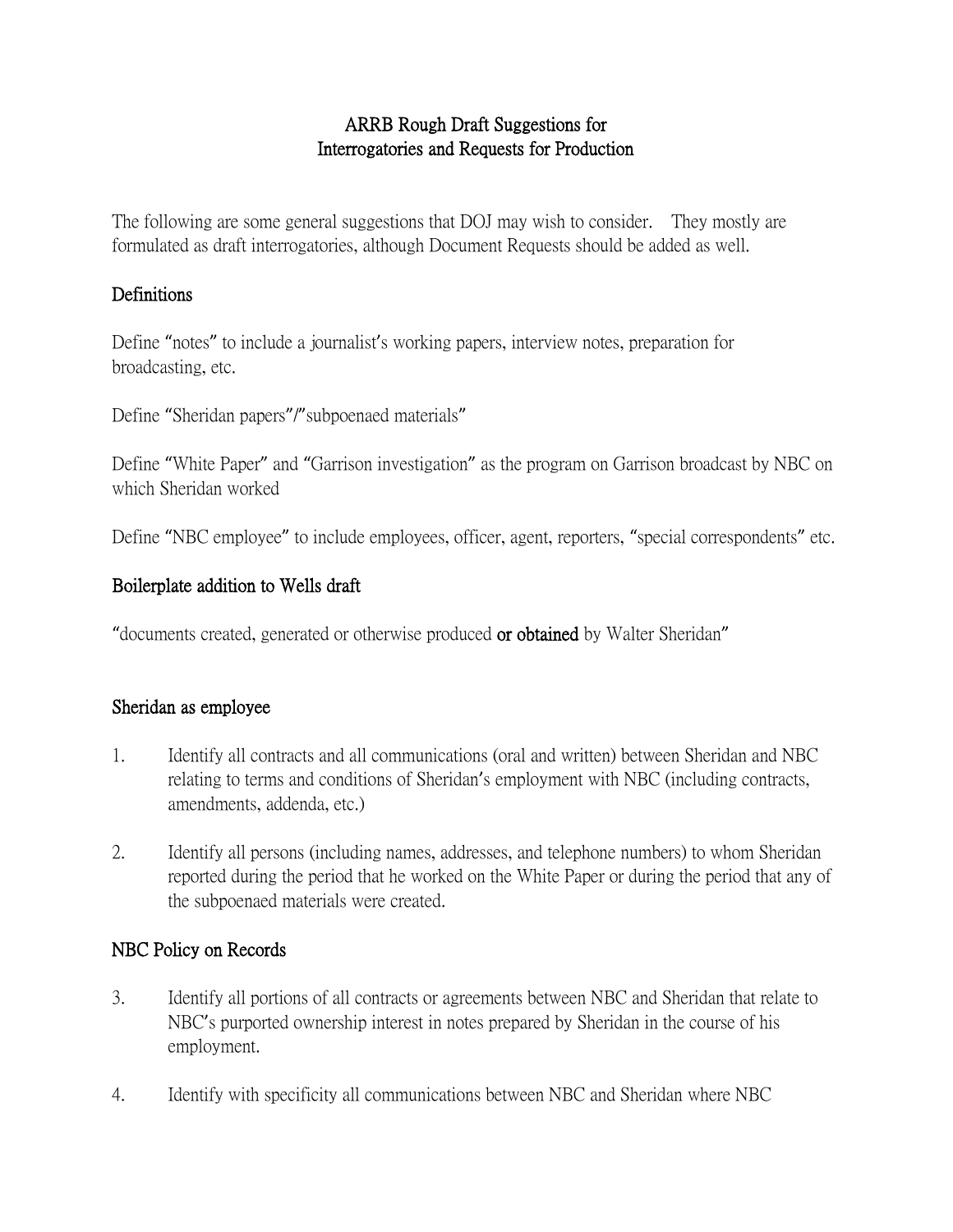articulated its purported property interest in Sheridan notes.

- 5. When did NBC first adopt a written policy regarding notes and outtakes?
- 6. Identify with specificity all policies and guidelines (both written and oral) of NBC regarding notes and outtakes that were in effect between 1965 and 1970.
- 7. Identify the NBC persons most knowledgeable about "NBC's longstanding policy and condition of employment that NBC owns all news gathering materials generated or collected by its employees in the course of their work for NBC, including all property rights in those materials." ((NBC Memo at 6).
- 8. Produce all pre-1970 NBC internal memoranda, notes, statements, guidelines, etc. regarding NBC's position on notes and outtakes.
- 9. Identify all documents, persons, and sources on whom William O. Wheatley consulted or relied in the preparation of his 27 October 1997 affidavit.
- 10. Identify all written communications from NBC to any employee who worked for NBC prior to 1970 regarding the return of notes to NBC.
- 11. Does NBC take the position that any present or former employee who leaves NBC without giving to NBC all notes taken while in NBC employment has committed theft, conversion, breach of contract, etc.?
- 12. Identify all legal proceedings initiated by NBC against present or former employees for their having written books, articles, or other publications that have used, in whole or in part, information obtained while employees of NBC. (Or -- has NBC ever brought legal action against any of its present or former employees for disclosing information contained in their notes?)
- 13. Did NBC ever consider legal against Sheridan (with respect to the Sheridan notes) for breach of contract or for tort? If not, why not?
- 14. Identify all steps that NBC has taken to notify pre-1970 employees regarding its policy on notes and outtakes.

### White Paper

15. Identify the names, addresses, and telephone numbers (to the extent they are in the possession of NBC or are reasonably available to NBC) of all NBC employees who worked on the White